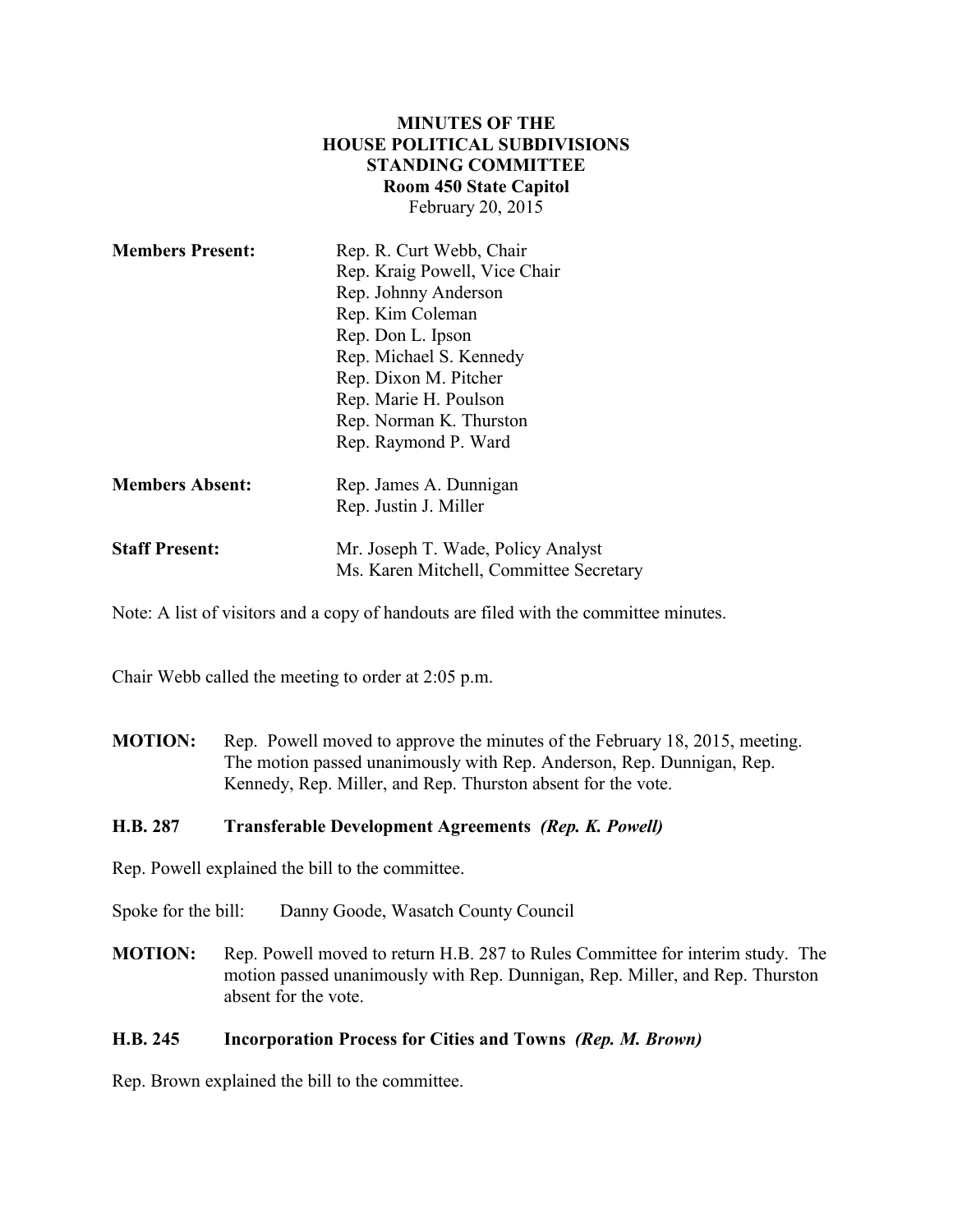House Political Subdivisions Standing Committee February 20, 2015 Page 2

Spoke for the bill: Mark Thomas, Lieutenant Governor's Office

**MOTION:** Rep. Ipson moved to amend the bill as follows:

*1. Page 25, Line 744:* 744 Subsection  $(2)(a)(ii)$  on the county's website, if the county has  $\{\text{an}\}\$  a website, for at least two

The motion passed unanimously with Rep. Anderson, Rep. Dunnigan, Rep. Miller, and Rep. Thurston absent for the vote.

**MOTION:** Rep. Ipson moved to pass H.B. 245 out favorably as amended. Rep. Anderson, Rep. Dunnigan, and Rep. Miller were absent for the vote.

## **S.B. 68 Eminent Domain Amendments** *(Sen. L. Hillyard)* **(Rep. G. Froerer)**

Sen. Hillyard explained the bill to the committee.

- Spoke to the bill: Lyle McMillan, Director of Right of Way, Utah Department of Transportation
- **MOTION:** Rep. Powell moved to pass S.B. 68 out favorably. The motion passed unanimously with Rep. Anderson, Rep. Dunnigan, Rep. Kennedy, and Rep. Miller absent for the vote.
- **MOTION:** Rep. Ipson moved to place S.B. 68 on the Consent Calendar. The motion passed unanimously with Rep. Anderson, Rep. Dunnigan, Rep. Kennedy, and Rep. Miller absent for the vote.

## **S.B. 29 School Planning and Zoning Process** *(Sen. E. Vickers)* **(Rep. R. Cunningham)**

Sen. Vickers explained the bill to the committee.

- Spoke for the bill: Mark Seethaler, South Jordan City Chris Bleak, Utah Association of Public Charter Schools
- **MOTION:** Rep. Pitcher moved to pass S.B. 29 out favorably. The motion passed unanimously with Rep. Dunnigan, Rep. Kennedy, and Rep. Miller absent for the vote.